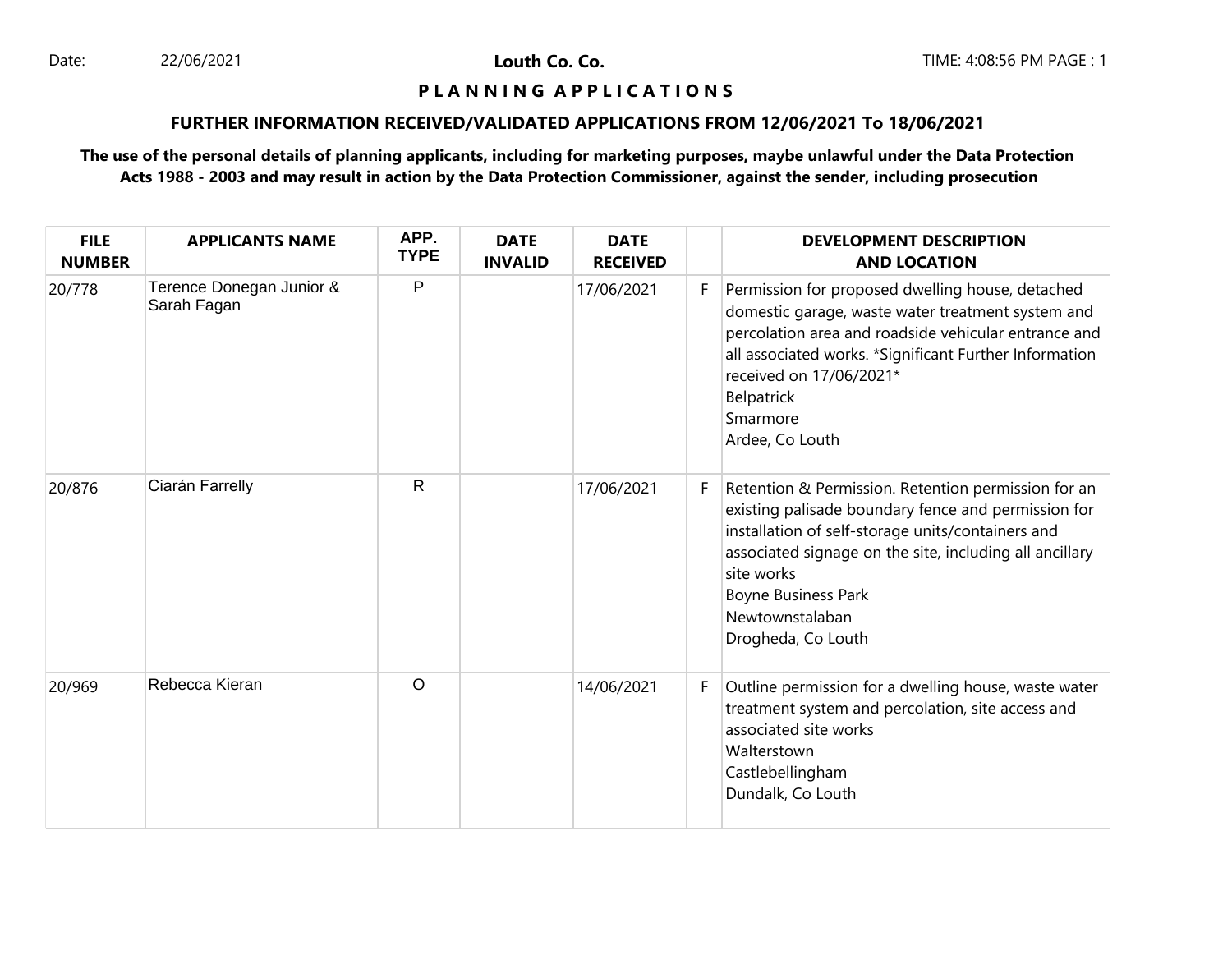Date: 22/06/2021 22/06/2021 **Louth Co. Co.** 20. 2008 22/06/2021 2010 22/06/2021 2010 22/06/2021

Louth Co. Co.

### **P L A N N I N G A P P L I C A T I O N S**

## **FURTHER INFORMATION RECEIVED/VALIDATED APPLICATIONS FROM 12/06/2021 To 18/06/2021**

# **The use of the personal details of planning applicants, including for marketing purposes, maybe unlawful under the Data Protection Acts 1988 - 2003 and may result in action by the Data Protection Commissioner, against the sender, including prosecution**

| <b>FILE</b><br><b>NUMBER</b> | <b>APPLICANTS NAME</b>      | APP.<br><b>TYPE</b> | <b>DATE</b><br><b>INVALID</b> | <b>DATE</b><br><b>RECEIVED</b> |    | <b>DEVELOPMENT DESCRIPTION</b><br><b>AND LOCATION</b>                                                                                                                                                                           |
|------------------------------|-----------------------------|---------------------|-------------------------------|--------------------------------|----|---------------------------------------------------------------------------------------------------------------------------------------------------------------------------------------------------------------------------------|
| 20/970                       | Jennifer Kieran             | $\circ$             |                               | 14/06/2021                     | F. | Outline permission for a dwelling house, waste water<br>treatment system and percolation, site access and<br>associated site works<br>Walterstown<br>Castlebellingham<br>Dundalk, Co Louth                                      |
| 20/1092                      | Edel McNulty and PJ McArdle | P                   |                               | 15/06/2021                     | F. | Permission for one dwelling house, waste water<br>treatment system and all associated site development<br>works. *Significant Further Information received on<br>15/06/2021*<br>Sheelagh<br>Hackballscross<br>Dundalk, Co Louth |
| 21/140                       | Connie Walsh                | P                   |                               | 18/06/2021                     | F. | Permission for the installation of a new shop front.<br>*Significant Further Information received on<br>18/06/2021*<br>12 St Laurence Street<br>Drogheda<br>Co Louth                                                            |